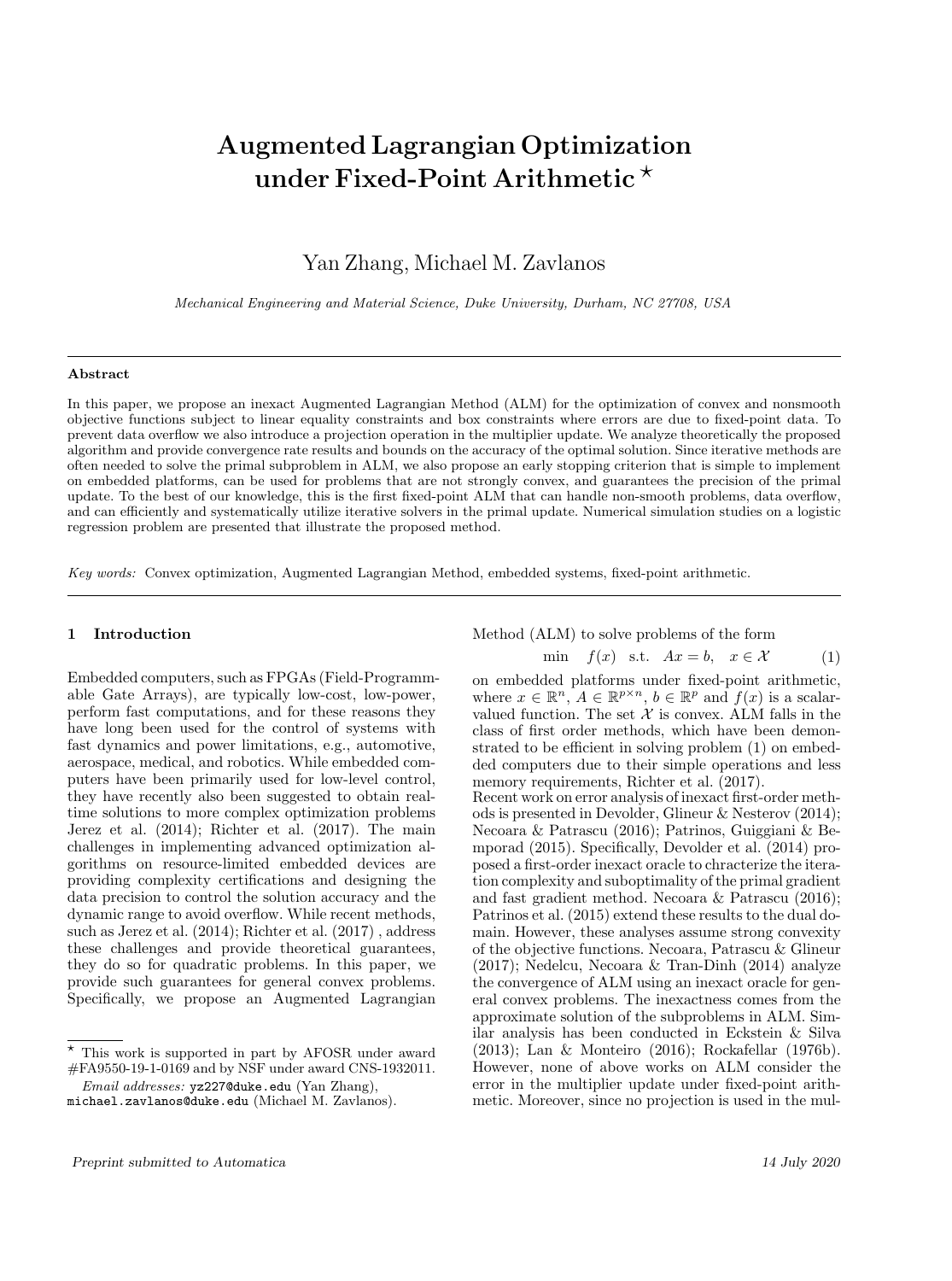tiplier update, the above works cannot provide an upper bound on the multiplier iterates and therefore cannot avoid data overflow. Perhaps the most relevant work to the method proposed here is Jerez, Goulart, Richter, Constantinides, Kerrigan & Morari (2014). Specifically, Jerez et al. (2014) analyzes the behavior of the Alternating Direction Method of Multipliers (ADMM), a variant of the ALM, on fixed-point platforms. However, the analysis in Jerez et al. (2014) can only be applied to quadratic objective functions. Moreover, to prevent data overflow, the proposed method needs to monitor the iteration history of the algorithm to estimate a bound on the multiplier iterates.

Compared to existing literature on inexact ALM, we propose a new inexact ALM that incorporates errors in both the primal and dual updates and contains a projection operation in the dual update. Assuming a uniform upper bound on the norm of the optimal multiplier is known, this projection step can guarantee no data overflow during the whole iteration history. To the best of our knowledge, this is the first work to provide such guaranetees for general convex and non-smooth problems. Furthermore, we show that our proposed algorithm has  $O(1/K)$  convergence rate and provide bounds on the achievable primal and dual suboptimality and infeasibility. In general, iterative solvers are needed to solve the subproblems in ALM but the theoretical complexity of such solvers is usually conservative. Therefore, we present a stopping criterion that allows us to terminate early the primal iteration in the ALM while guaranteeing the precision of the primal update. This stopping condition is simple to check on embedded platforms and can be used for problems that are not necessarily strongly convex. We note that in this paper we do not provide a theoretical uniform upper bound on the optimal multiplier for general convex problems. Instead, our contribution is to develop a new projected ALM method that relies on such bounds to control data overflow on fixed-point platforms.

The rest of this paper is organized as follows. In Section 2, we formulate the problem and introduce necessary notations and lemmas needed to prove the main results. In Section 3, we characterize the convergence rate of the algorithm and present bounds on the primal suboptimality and infeasiblity of the solution. In Section 4, we present the stopping criterion for the solution of the primal subproblem under fixed-point arithmetic. In Section 5, we present simulations that verify the theoretical analysis in the previous sections. In Section 6, we conclude the paper.

# 2 Preliminaries

We make the following assumptions on problem (1).

**Assumption 2.1** The function  $f(x)$  is convex and is not necessarily differentiable. The problem (1) is feasible.

|--|

**Require:** Initialize  $\lambda_0 \in \mathbb{R}^p$ , k=0 1: while  $Ax_k \neq b$  do<br>2:  $x_k = \arg \min_{x \in \mathbb{R}}$ 2:  $x_k = \arg \min_{x \in \mathcal{X}} L_\rho(x; \lambda_k)$ 3:  $\lambda_{k+1} = \lambda_k + \rho(Ax_k - b)$ 4:  $k \leftarrow k + 1$ 5: end while

The Lagrangian function of problem (1) is defined as  $L(x; \lambda) = f(x) + \langle Ax - b, \lambda \rangle$  and the dual function is defined as  $\Phi(\lambda) \triangleq \min_{x \in \mathcal{X}} L(x; \lambda)$ , where  $\lambda \in \mathbb{R}^n$  is the Lagrangian multiplier (Ruszczyński, 2006) and  $\langle \cdot, \cdot \rangle$  is the inner product between two vectors. Then the dual problem associated with problem (1) can be defined as  $\max_{\lambda \in \mathbb{R}^p} \Phi(\lambda)$ . Suppose  $x^*$  is an optimal solution of the primal problem (1) and  $\lambda^*$  is an optimal solution of the dual problem. Then, we make the following assumption:

Assumption 2.2 Strong duality holds for the problem (1). That is,  $f(x^*) = \Phi(\lambda^*)$ .

Assumption 2.2 implies that  $(x^*, \lambda^*)$  is a saddle point of the Lagrangian function  $L(x; \lambda)$  (Ruszczyński, 2006). That is,  $\forall x \in \mathcal{X}, \lambda \in \mathbb{R}^p$ ,

$$
L(x^*; \lambda) \le L(x^*; \lambda^*) \le L(x; \lambda^*). \tag{2}
$$

The Augmented Lagrangian function of the primal problem (1) is defined by  $L_{\rho}(x; \lambda) = f(x) + \langle Ax - b, \lambda \rangle +$  $\frac{\rho}{2}||Ax - b||^2$ , where  $\rho$  is the penalty parameter and  $|| \cdot ||$ is the Euclidean norm of a vector. Moreover, we define the augmented dual function  $\Phi_{\rho}(\lambda) = \min_{x \in \mathcal{X}} L_{\rho}(x; \lambda)$ . Note that  $\Phi_{\rho}(\lambda)$  is always differentiable with respect to  $\lambda$  and its gradient is  $\nabla \Phi_{\rho}(\lambda) = Ax_{\lambda}^* - b$ , where  $x_{\lambda}^* = \arg \min_{x \in \mathcal{X}} L_{\rho}(x; \lambda)$ . Moreover,  $\nabla \Phi_{\rho}(\lambda)$  is Lipschitz continuous with constant  $L_{\Phi} = \frac{1}{\rho}$  (Rockafellar, 1976a). The ALM can be viewed as a gradient ascent method on the multiplier  $\lambda$  with step size  $\frac{1}{L_{\Phi}} = \rho$ . We present the ALM in Algorithm 1. Discussion on the convergence of Algorithm 1 can be found in Rockafellar  $(1976a)$ ; Ruszczyński  $(2006)$  and the references therein. ALM converges faster than dual method when the problem is not strongly convex due to its smoothing effect on the dual objective function  $\Phi(\lambda)$ , (Rockafellar, 1976a).

In practice, Algorithm 1 cannot be implemented exactly on a fixed-point platform. We present the modified ALM in Algorithm 2 to include fixed-point arithmetic errors. In Algorithm 2,  $x_k^* = \arg \min_{x \in \mathcal{X}} L_\rho(x; \lambda_k)$ . The effect of the fixed-point arithmetic is incorporated in the error terms  $\epsilon_{in}^k$  and  $\epsilon_{out}^k$ . Moreover,  $K_{out}$  is the number of iterations in the  $ALM$  and  $L$  is the step size used in the dual update and is defined in Lemma 3.2. Finally, D is a convex and compact set containing at least one optimal multiplier  $\lambda^*$  and  $\Pi_D$  denotes the projection onto the set D. This projection step is the major difference that makes the analysis in this paper different from other works on inexact ALM, e.g., Necoara et al. (2017); Nedelcu et al.  $(2014)$ . The set D is predetermined before running the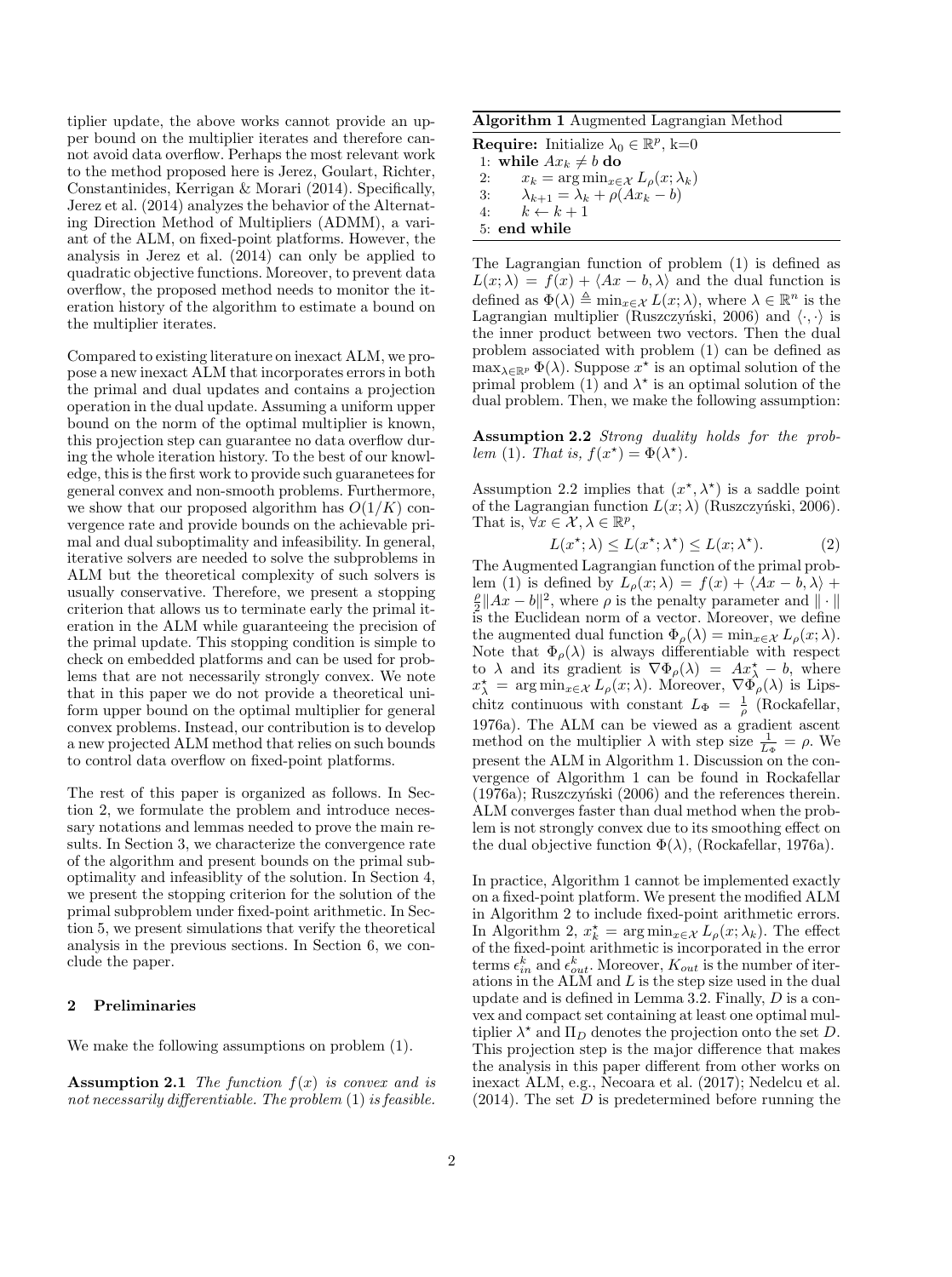Algorithm 2 Augmented Lagrangian Method under inexactness

**Require:** Initialize  $\lambda_0 \in \mathbb{R}^p$ , k=0 1: while  $k \leq K_{out}$  do 2:  $\tilde{x}_k \approx \arg \min_{x \in \mathcal{X}} L_\rho(x; \lambda_k)$  so that:  $L_{\rho}(\tilde{x}_k, \lambda_k) - L_{\rho}(x_k^{\star}, \lambda_k) \leq \epsilon_{in}^k$ 3:  $\lambda_{k+1} = \Pi_D[\lambda_k + \frac{1}{L}(A\tilde{x}_k - b + \epsilon_{out}^k)]$ 4:  $k \leftarrow k + 1$ 5: end while

algorithm. We make the following assumption on D:

**Assumption 2.3** The set D is a box that contains  $0, 2\lambda^*$ and  $\lambda^*$  + 1, where 1 is a vector of appropriate dimension and its entries are all 1.

The above choice of D is discussed in more details in Section 3. Note that this set  $D$  depends on a uniform bound on  $\|\lambda^*\|$  over a set of problem data. The methods proposed in Devolder, Glineur & Nesterov (2012); Mangasarian (1985); Nedić & Ozdaglar (2009); Ruszczyński (2006) establish such bounds on  $\|\lambda^*\|$  for fixed problem parameters. On the other hand, Patrinos & Bemporad (2014); Richter, Morari & Jones (2011) provide uniform bounds on  $\|\lambda^*\|$  assuming  $b \in \mathcal{B}$  in the constraints in problem  $(1)$ . However, the methods in Patrinos & Bemporad (2014); Richter et al. (2011) can only be applied to quadratic problems. For general problems considered in this paper, the interval analysis method in Hansen & Walster (1993) can be used to estimate a uniform bound on  $\|\lambda^*\|$ . However, the interval analyisis method requires restrictive assumptions on the set of problem data and gives impractical bounds (Jerez, Constantinides & Kerrigan, 2015). In practice, we can approximate these bounds using sampling and then apply an appropriate scaling factor. Our contribution in this paper is to develop a new projected ALM method that employs such bounds to control data overflow on fixedpoint platforms.

#### 3 Convergence Analysis

In this section, we show convergence of Algorithm 2 to a neighborhood of the optimal dual and primal objective value. First, we make some necessary assumptions on the boundedness of errors appearing in the algorithm.

Assumption 3.1 At every iteration of Algorithm 2, the errors are uniformly bounded, i.e.,

$$
0 \le \epsilon_{in}^k \le B_{in}, \quad \|\epsilon_{out}^k\| \le B_{out}, \text{ for all } k.
$$

This assumption is satisfied by selecting appropriate data precision and subproblem solver parameters. Specifically,  $\epsilon_{in}^k \geq 0$  if  $\tilde{x}_k$  is always feasible, that is,  $\tilde{x}_k \in \mathcal{X}$ , which is possible if, e.g., the projected gradient method is used to solve the subproblem in line 2 in Algorithm 2. Due to the projection operation in line 3 of Algorithm 2, we have that for  $\forall \lambda_1, \lambda_2 \in D_\delta$ ,  $\|\lambda_1 - \lambda_2\| \leq B_\lambda$ , where  $D_{\delta} = D \cup \{ \lambda_{\delta} \in \mathbb{R}^m : \lambda_{\delta} = \lambda + \epsilon_{out}^k$ , for all  $\lambda \in D \}.$ Since D is compact and  $||\epsilon_{out}^k||$  is bounded according to Assumption 3.1,  $D_{\delta}$  is also compact.  $D_{\delta}$  is only introduced for the analysis. In practice, we only need to compute the size of D to implement Algorithm 2.

#### 3.1 Inexact Oracle

Consider the concave function  $\Phi_{\rho}(\lambda)$  with  $L_{\Phi}$ -Lipschitz continuous gradient. For any  $\lambda_1$  and  $\lambda_2 \in \mathbb{R}^p$ , we have  $0 \ge \Phi_{\rho}(\lambda_2) - [\Phi_{\rho}(\lambda_1) + \langle \nabla \Phi_{\rho}(\lambda_1), \lambda_2 - \lambda_1 \rangle] \ge -\frac{L_{\Phi}}{2} \|\lambda_1 - \lambda_2\|$  $\lambda_2$ <sup>2</sup>. Recall the expression of  $\nabla \Phi_{\rho}(\lambda)$ . Since step 2 of Algorithm 2 can only be solved approximately,  $\nabla \Phi_{\rho}(\lambda)$ can only be evaluated inexactly. Therefore, the above inequalities can not be satisfied exactly. We extend the results in Devolder et al. (2014); Necoara et al. (2017) and propose the following inexact oracle to include the effect of  $\epsilon_{out}^k$ .

**Lemma 3.2** (Inexact Oracle) Let assumptions 2.1, 2.2 and 3.1 hold. Moreover, consider the approximations  $\Phi_{\delta,L}(\lambda_k) = L_\rho(\tilde{x}_k; \lambda_k) + B_{out}B_\lambda$  to  $\Phi_\rho(\lambda_k)$  and  $s_{\delta,L}(\lambda_k) = A\tilde{x}_k - b + \epsilon_{out}^k$  to  $\nabla \Phi_{\rho}(\lambda_k)$ . Then these approximations consititute a  $(\delta, L)$  inexact oracle to the concave function  $\Phi_{\rho}(\lambda)$  in the sense that, for  $\forall \lambda \in D_{\delta}$ ,

 $0 \geq \Phi_{\rho}(\lambda) - (\Phi_{\delta,L}(\lambda_k) + \langle s_{\delta,L}(\lambda_k), \lambda - \lambda_k \rangle)$ 

$$
\geq -\frac{L}{2} \|\lambda - \lambda_k\|^2 - \delta, \qquad (3)
$$

where  $L = 2L_{\Phi} = \frac{2}{\rho}$  and  $\delta = 2B_{in} + 2B_{out}B_{\lambda}$ .

PROOF. The proof is similar to Necoara et al. (2017) and therefore is omitted.

# 3.2 Dual Suboptimality

Showing the convergence of the dual variable is similar to showing the convergence of the projected gradient method with the inexact oracle used in Patrinos et al. (2015). Therefore, we omit the proof and directly summarize the dual suboptimality results of our algorithm. Specifically, we have the following inequality:

$$
\Phi_{\rho}(\lambda^*) - \Phi_{\rho}(\lambda_{k+1})
$$
\n
$$
\leq \frac{L}{2} (\|\lambda_k - \lambda^*\|^2 - \|\lambda_{k+1} - \lambda^*\|^2) + \delta. \tag{4}
$$

Furthermore, similar to the Theorem 5 in Patrinos et al. (2015), we have the following convergence result for the dual variable:

Theorem 3.3 Let assumptions 2.1, 2.2 and 3.1 hold. Define  $\bar{\lambda}_K = \frac{1}{K} \sum_{k=1}^K \lambda_k$ . Then, we have  $\Phi_{\rho}(\lambda^{\star}) - \Phi_{\rho}(\bar{\lambda}_k) \leq \frac{L}{2k} \|\lambda_0 - \lambda^{\star}\|^2 + \delta.$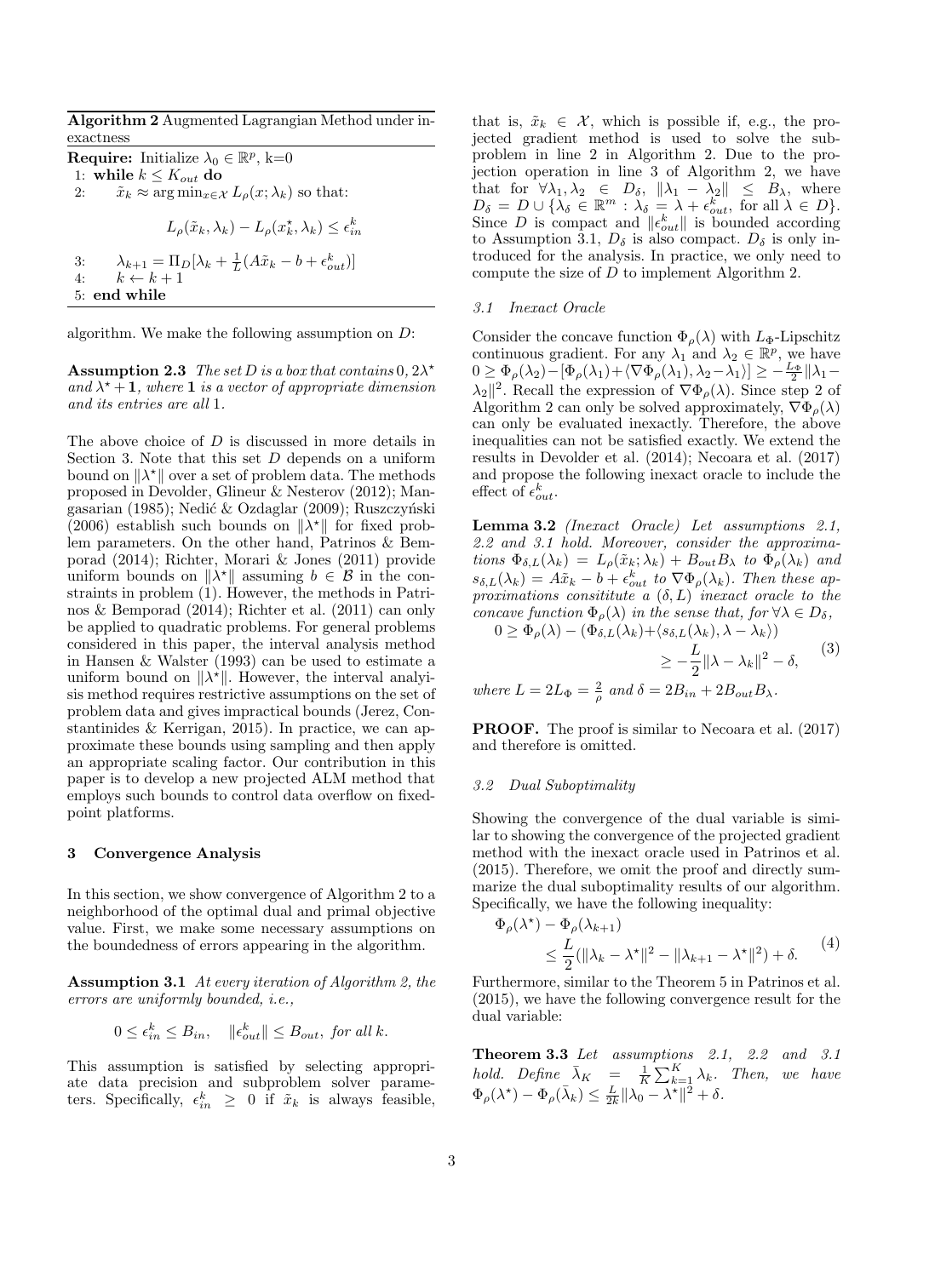#### 3.3 Primal Infeasibility and Suboptimality

Define the Lyapunov/Merit function  $\phi^k(\lambda) = \frac{L}{2} || \lambda_k \lambda \leq \frac{1}{2} \|\lambda_{k-1} - \lambda^{\star}\|^2$ . Also define the residual function  $r(x) = Ax-b$ . We have the following intermediate result:

Lemma 3.4 Let assumptions 2.1,2.2 and 3.1 hold. For all  $k \geq 1$ , and for all  $\lambda \in D$ , we have that  $f(\tilde{x}_k) - f(x^*) + \langle \lambda, r(\tilde{x}_k) \rangle \leq \phi^k(\lambda) - \phi^{k+1}(\lambda) + E$ , (5) where  $E = (1 + \frac{4}{L})B_{\lambda}B_{out} + (1 + \frac{4}{L})B_{in} + (\frac{1}{2} + \frac{1}{2L})B_{out}^2$ .

**PROOF.** We recall that  $\tilde{x}_k$  is a suboptimal solution as defined in line 2 of Algorithm 2 that satisfies  $L_{\rho}(\tilde{x}_k; \lambda_k) L_{\rho}(x_k^{\star}; \lambda_k) \leq \epsilon_m^k$ . Moreover, due to the optimality of  $x_k^{\star}$ , we also have that  $L_\rho(x_k^{\star}; \lambda_k) \leq L_\rho(x^{\star}; \lambda_k) = f(x^{\star}),$ where  $x^*$  is the optimal solution to problem (1). The equality is because  $r(x^*) = Ax^* - b = 0$ . Combining these two inequalities, we have that  $L_{\rho}(\tilde{x}_k; \lambda_k) - f(x^*) \leq$  $\epsilon_{in}^k$ . Expanding  $L_\rho(\tilde{x}_k; \lambda_k)$  and rearranging terms, we get  $f(\tilde{x}_k) - f(x^*) \le -\langle \lambda_k, r(\tilde{x}_k) \rangle - \frac{\rho}{2} ||r(\tilde{x}_k)||^2 + \epsilon_{in}^k$ . Adding  $\langle \lambda, r(\tilde{x}_k) \rangle$  to both sides of the above inequality, we get

$$
f(\tilde{x}_k) - f(x^*) + \langle \lambda, r(\tilde{x}_k) \rangle
$$
  
\$\leq \langle \lambda - \lambda\_k, r(\tilde{x}\_k) \rangle - \frac{\rho}{2} ||r(\tilde{x}\_k)||^2 + \epsilon\_{in}^k\$. (6)

In what follows, we show that the right hand side of (6) is upper bounded by  $\phi^k(\lambda) - \phi^{k+1}(\lambda) + E$ . First, we focus on the term  $\langle \lambda - \lambda_k, r(\tilde{x}_k) \rangle$ . For all  $\lambda \in D$ , we have that  $\|\lambda_{k+1} - \lambda\|^2 = \|\Pi_D[\lambda_k + \frac{1}{L}(r(\tilde{x}_k) + \epsilon_{out}^k)] - \lambda\|^2 \le$  $\|\lambda_k + \frac{1}{L}(r(\tilde{x}_k) + \epsilon_{out}^k) - \lambda\|^2 = \|\lambda_k - \lambda\|^2 + 2\langle \frac{1}{L}(r(\tilde{x}_k) +$  $\epsilon_{out}^k$ ,  $\lambda_k - \lambda$  +  $\frac{1}{L^2} ||r(\tilde{x}_k) + \epsilon_{out}^k||^2$ , where the inequality follows from the contraction of the projection onto a convex set. Rearranging terms in the above inequality and multiplying both sides by  $\frac{L}{2}$ , we have  $\langle r(\tilde{x}_k), \lambda - \lambda_k \rangle \leq$  $\frac{L}{2}(\|\lambda_k-\lambda\|^2-\|\lambda_{k+1}-\lambda\|^2)-\langle\epsilon_{out}^k,\lambda-\lambda_k\rangle+\frac{1}{2L}\|r(\tilde{x}_k)\|^2+$  $\frac{1}{L}\langle r(\tilde{x}_k), \epsilon_{out}^k \rangle + \frac{1}{2L} \|\epsilon_{out}^k\|^2$ . Applying Assumption 3.1 and the Cauchy-Schwartz inequality, we obtain

$$
\langle r(\tilde{x}_k), \lambda - \lambda_k \rangle \le \frac{L}{2} (\|\lambda_k - \lambda\|^2 - \|\lambda_{k+1} - \lambda\|^2) \tag{7}
$$

$$
+ B_{out} B_{\lambda} + \frac{1}{2L} \|r(\tilde{x}_k)\|^2 + \frac{1}{L} \langle r(\tilde{x}_k), \epsilon_{out}^k \rangle + \frac{1}{2L} B_{out}^2.
$$

To upper bound the term  $\langle r(\tilde{x}_k), \epsilon_{out}^k \rangle$  in (7), first we add and subtract  $\epsilon_{out}^k$  from  $r(\tilde{x}_k)$ , and rearrange terms to get  $\langle r(\tilde{x}_k), \epsilon_{out}^k \rangle = \langle r(\tilde{x}_k) + \epsilon_{out}^k, \epsilon_{out}^k \rangle - \| \epsilon_{out}^k \|^2$ . Defining  $\lambda_{\delta k} = \lambda_k + \epsilon_{out}^k$ , recalling the definition of  $s_{\delta,L}(\lambda_k)$ in Lemma 3.2, and ignoring the term  $-\|\epsilon_{out}^k\|^2$ , we obtain  $\langle r(\tilde{x}_k), \epsilon_{out}^k \rangle \leq \langle s_{\delta,L}(\lambda_k), \lambda_{\delta k} - \lambda_k \rangle$ . Next we apply the second inequality in Lemma 3.2 to upper bound  $\langle s_{\delta,L}(\lambda_k), \lambda_{\delta k} - \lambda_k \rangle$ . In order to apply Lemma 3.2, both  $\lambda_{\delta k}$  and  $\lambda_k$  need to belong to  $D_{\delta}$ . Due to the projection in line 3 in Algorithm 2,  $\lambda_k$  always belongs to D. Recalling the definition of  $D_{\delta}$ , it is straightforward to verify

that  $\lambda_k, \lambda_{\delta k} \in D_{\delta}$ . Thus applying Lemma 3.2 we get

$$
\langle r(\tilde{x}_k), \epsilon_{out}^k \rangle \le \langle s_{\delta, L}(\lambda_k), \lambda_{\delta k} - \lambda_k \rangle
$$
  
 
$$
\le \Phi_\rho(\lambda_{\delta k}) - \Phi_{\delta, L}(\lambda_k) + \frac{L}{2} B_{out}^2 + \delta.
$$
 (8)

Since  $\lambda^*$  is the global maximizer of the function  $\Phi_{\rho}(\lambda)$ , we get  $\Phi_{\rho}(\lambda^{\star}) \geq \Phi_{\rho}(\lambda_{\delta k})$ . We can also show that  $\Phi_{\delta,L}(\lambda_k) \geq \Phi_{\rho}(\lambda_k)$  always holds because  $\Phi_{\delta,L}(\lambda_k) = L_\rho(\tilde{x}_k; \lambda_k) + B_{out}B_\lambda \geq L_\rho(\tilde{x}_k; \lambda_k) \geq$  $L_{\rho}(x_k^{\star}; \lambda_k)$ . Combining these two inequalities we obtain that  $\Phi_{\rho}(\lambda^*) - \bar{\Phi}_{\rho}(\lambda_k) \geq \Phi_{\rho}(\lambda_{\delta k}) - \Phi_{\delta,L}(\lambda_k).$ Substituting this inequality into  $(8)$ , we have that  $\langle r(\tilde{x}_k), \epsilon_{out}^k \rangle \leq \Phi_{\rho}(\lambda^*) - \Phi_{\rho}(\lambda_k) + \frac{L}{2}B_{out}^2 + \delta.$  Combining this inequality, (4) and (7), we get

$$
\langle r(\tilde{x}_k), \lambda - \lambda_k \rangle \le \frac{L}{2} (\|\lambda_k - \lambda\|^2 - \|\lambda_{k+1} - \lambda\|^2) + \frac{1}{2} (\|\lambda_{k-1} - \lambda^{\star}\|^2 - \|\lambda_k - \lambda^{\star}\|^2) + \frac{1}{2L} \|r(\tilde{x}_k)\|^2 \quad (9) + B_{out} B_{\lambda} + (\frac{1}{2} + \frac{1}{2L}) B_{out}^2 + \frac{2}{L} \delta.
$$

Combining (9) with (6), we have that  $f(\tilde{x}_k) - f(x^*)$  +  $\langle \lambda, r(\tilde{x}_k) \rangle \leq \frac{L}{2} (\|\lambda_k - \lambda\|^2 - \|\lambda_{k+1} - \lambda\|^2) + \frac{1}{2} (\|\lambda_{k-1} - \lambda\|^2)$  $\lambda^* \| ^2 - \| \lambda_k - \bar{\lambda}^* \|^2 + (\frac{1}{2L} - \frac{\rho}{2}) \| r(\tilde{x}_k) \|^2 + B_{out} B_{\lambda} + (\frac{1}{2} + \frac{1}{2L}) B_{out}^2 + \frac{2}{L} \delta + \epsilon_{in}^k$ . From Lemma 3.2, we have that  $\overline{L} = 2L_{\Phi} = \frac{2}{\rho}$ , and  $\frac{1}{2L} - \frac{\rho}{2} < 0$ . Therefore, the term  $\left(\frac{1}{2L} - \frac{\rho}{2}\right) ||r(\tilde{x}_k)||^2 < 0$  can be neglected. Recalling the definition of  $\phi^k(\lambda)$ ,  $\delta$  and E, we obtain (5), which completes the proof.  $\square$ 

Next, we apply Lemma 3.4 to prove the primal suboptimality and infeasibility of Algorithm 2.

Theorem 3.5 (Primal Suboptimality and Infeasibility) Let assumptions 2.1, 2.2 and 3.1 hold. Define  $\bar{x}_K =$  $\frac{1}{K}\sum_{k=1}^{K} \tilde{x}_k$ . Then, we have that (a) primal optimality:  $-\left(\frac{1}{\tau}\right)$  $\frac{1}{K}\phi^1(2\lambda^*)+E \leq f(\bar{x}_K) - f(x^*) \leq \frac{1}{K}$  $\frac{1}{K}\phi^1(0) + E,$ (10)

(b) primal feasibility:

$$
||r(\bar{x}_K)|| \le \frac{1}{K} \phi^1(\lambda^* + \frac{r(\bar{x}_K)}{||r(\bar{x}_K)||}) + E.
$$
 (11)

PROOF. Summing inequality (5) in Lemma 3.4 for  $k = 1, 2, ..., K$ , we have that  $\sum_{k=1}^{K} f(\tilde{x}_k) - Kf(x^*)$  +  $\langle \lambda, \sum_{k=1}^K r(\tilde{x}_k) \rangle \leq \phi^1(\lambda) - \phi^{K+1}(\lambda) + KE \leq \phi^1(\lambda) +$ KE, where the second inequality follows from  $\phi^k(\lambda) \geq$ 0. Dividing both sides of the above inequality by  $K$ and using the fact that  $\frac{1}{K} \sum_{k=1}^{K} r(\tilde{x}_k) = r(\bar{x}_K)$ , we get  $\frac{1}{K} \sum_{k=1}^{K} f(\tilde{x}_k) - f(x^*) + \langle \lambda, r(\bar{x}_K) \rangle \leq \frac{1}{K} \phi^1(\lambda) + E$ . From the convexity of the function  $f(x)$ , we have that  $f(\bar{x}_K) \leq \frac{1}{K} \sum_{k=1}^K f(\tilde{x}_k)$ . Combining the above two inequalities, we obtain

$$
f(\bar{x}_K) - f(x^*) + \langle \lambda, r(\bar{x}_K) \rangle \le \frac{1}{K} \phi^1(\lambda) + E. \tag{12}
$$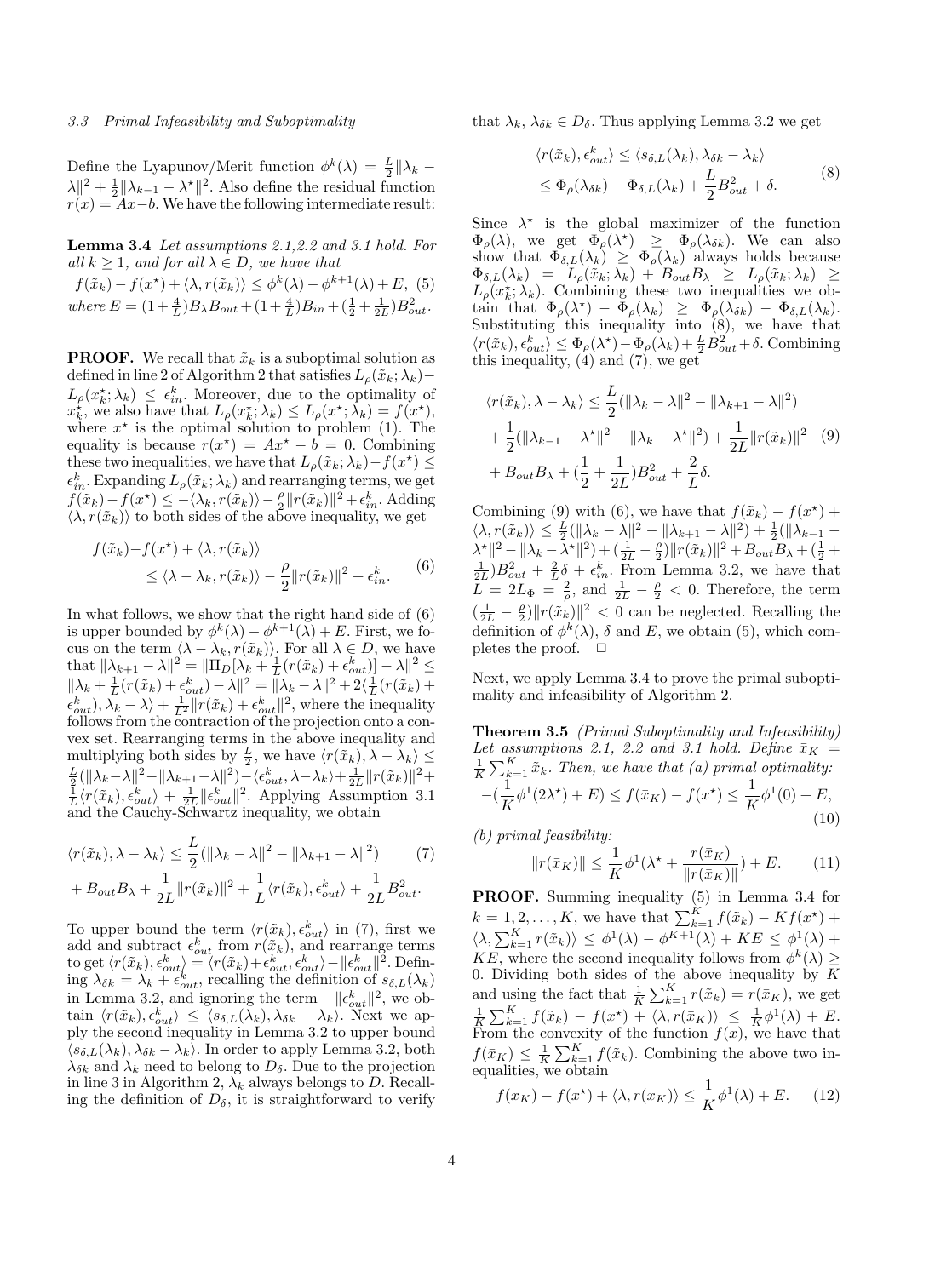To prove the right inequality in (10), let  $\lambda = 0$  in (12). Then, we have that  $f(\bar{x}_K) - f(x^*) \leq \frac{1}{K} \phi^1(0) + E$ . To prove the left inequality in (10), according to the inequality (2) and Assumption 2.2, we have that

$$
f(x^*) - f(\bar{x}_K) \le \langle \lambda^*, r(\bar{x}_K) \rangle.
$$
 (13)

Adding  $\langle \lambda^*, r(\bar{x}_K) \rangle$  to both sides of (13) and rearranging terms, we have that

 $\langle \lambda^*, r(\bar{x}_K) \rangle \le f(\bar{x}_K) - f(x^*) + \langle 2\lambda^*, r(\bar{x}_K) \rangle.$  (14) Combining inequalities (13) and (14), we obtain  $f(x^*)$  –  $f(\bar{x}_K) \leq f(\bar{x}_K) - f(x^*) + \langle 2\lambda^*, r(\bar{x}_K) \rangle$ . Combining this inequality and the inequality in (12) with  $\lambda = 2\lambda^*$ , we get  $f(x^*) - f(\bar{x}_K) \leq \frac{1}{K} \phi^1(2\lambda^*) + E.$ 

To prove (11), let  $\lambda = \lambda^* + \frac{r(\bar{x}_K)}{\ln(\bar{x}_K)}$  $\frac{r(x_K)}{\|r(\bar{x}_K)\|}$  in (12), which also belongs in  $D$  by Assumption 2.3. Rearranging terms, we obtain  $f(\bar{x}_K) - f(x^*) + \langle \lambda^*, r(\bar{x}_K) \rangle + ||r(\bar{x}_K)|| \leq$  $\frac{1}{K}\phi^1(\lambda^{\star} + \frac{r(\bar{x}_K)}{\|r(\bar{x}_K)}$  $\frac{r(x_K)}{\|r(\bar{x}_K)\|}$  + E. Letting  $x = \bar{x}_K$  in the second inequality in (2), we have that  $f(\bar{x}_K) + \langle \lambda^*, r(\bar{x}_K) \rangle$  –  $f(x^*) \geq 0$ . Combining this inequality with the above inequality, we get  $||r(\bar{x}_K)|| \leq \frac{1}{K} \phi^1(\lambda^* + \frac{r(\bar{x}_K)}{||r(\bar{x}_K)||})$  $\frac{r(x_K)}{\|r(\bar{x}_K)\|}$  + E, which completes the proof.  $\Box$ 

# 4 Fixed-point Implementation

To apply the Algorithm 2 to solve the problem (1) on fixed-point platforms, we need another assumption.

#### Assumption 4.1 The set  $X$  is compact and simple.

The compactness is needed to bound the primal iterates  $\tilde{x}_k$  in Algorithm 2. X is simple in the sense that computing the projection onto  $\mathcal X$  is of low complexity on fixedpoint platforms, for example,  $\mathcal X$  is a box. We note that our convergence analysis in Section 3 does not rely on the Assumption 4.1. This assumption is needed only for fixed-point implementation. Due to the projection operation in the multiplier update in Algorithm 2,  $\|\lambda_k\|$  is always bounded. Since now both  $x_k$  and  $\lambda_k$  lie in compact sets, the bounds on the norms of these variables can be used to design the word length of the fixed-point data to avoid overflow, similar to Section 5.3 in Patrinos et al. (2015). Meanwhile, according to the results in (10) and  $(11)$ , we can choose the number  $K_{out}$  of the outer iterations, the accuracy of the multiplier update  $B_{out}$  and the accuracy of the subproblem solution  $B_{in}$  in Algorithm 2 to achieve an  $\epsilon$ -solution to the problem (1).

Specifically, to achieve the accuracy  $B_{in}$ , we can determine the iteration complexity of the subproblem solver based on the studies in Devolder et al. (2014); Patrinos et al. (2015); Schmidt et al. (2011). However, these results are usually conservative in practice. Therefore, in this section, we propose a stopping criterion for early termination of the subproblem solver with guarantees on the solution accuracy. This stopping criterion can be used for box-constrained convex optimization problems

that are not necessarily strongly convex, and is simple to check on embedded devices. A similar stopping criterion has been proposed in Nedelcu et al. (2014), which however requires the objective function of the subproblem to be strongly convex. In what follows, we relax the strong convexity assumption so that this stopping criterion can be applied.

Lemma 4.2 Consider a convex and nonsmooth function  $f(x)$ , with support  $\mathcal{X} \subset \mathbb{R}^n$  and set of minimizers  $X^*$ . Assume  $f(x)$  satisfies the quadratic growth condition,

$$
f(x) \ge f^* + \frac{\sigma}{2} \text{dist}^2(x, X^*), \text{ for } \forall x \in \mathcal{X}, \qquad (15)
$$

where  $dist(x, X^*)$  is the distance from x to the set  $X^*$ . and  $\sigma > 0$  is a scalar. Then, we have that for any  $x \in \mathcal{X}$ and any  $s \in \mathcal{N}_{\mathcal{X}}(x)$ ,

$$
f(x) - f^* \le \frac{2}{\sigma} \|\partial f(x) + s\|^2, \tag{16}
$$

where  $\mathcal{N}_{\mathcal{X}}(x)$  is the normal cone at x with respect to X.

PROOF. The proof is the similar to the proof in Nedelcu et al.  $(2014)$  and therefore is omitted.

Necoara, Nesterov & Glineur (2018) have shown that the function  $h(Ax)$  satisfies the inequality (15) when the set  $X$  is polyhedral and  $h(y)$  is strongly convex. However, since the subproblem objective  $L_{\rho}(x, \lambda_k)$  is in the form  $\sum_i h_i(A_i x)$  rather than  $h(Ax)$ , in what follows we present a generalization of Theorem 8 in Necoara et al. (2018) so that the function  $L_{\rho}(x,\lambda_k)$  satisfies the inequality (15) and the condition (16) can be applied.

**Lemma 4.3** Consider a convex function  $H(x) =$  $\sum_i h_i(A_ix - b_i)$  with the polyhedral support  $\mathcal{X} = \{x :$  $\overline{Cx} \le d$ , where  $h_i(y)$  is  $\sigma_i$ −strongly convex with respect to y for any i. Then we have

$$
H(x) \ge H^{\star} + \frac{\sigma}{2} \text{dist}^{2}(x, X^{\star}), \tag{17}
$$

where  $\sigma = \frac{\min_i {\{\sigma_i\}}}{2^2 (\tilde{A}, C)}$  $\frac{\min_i \{\sigma_i\}}{\theta^2(\tilde{A},C)},$  the matrix  $\tilde{A}$  is in the form  $\left[\cdots | A_i^T| \cdots \right]^T$  and  $\theta(\tilde{A}, C)$  is a constant only related to the matrices  $\{A_i\}$  and C.

**PROOF.** Given  $x^* \in X^*$ , for any  $x \in \mathcal{X}$ , from the strong convexity of the function  $h_i$ , we have that  $h_i(A_ix - b_i) \ge h_i(A_ix^* - b_i) + \langle \partial h_i(y)|_{y = A_ix^* - b_i}, A_i(x - b_i) \rangle$  $\langle x^* \rangle$  +  $\frac{\sigma_i}{2} \| A_i x - A_i x^* \|^2 = h_i (A_i x^* - b_i) + \langle x - a_i^* \rangle$  $x^{\star}, A_i^T \partial h_i(y)|_{y = A_i x^{\star} - b_i} + \frac{\sigma_i}{2} (x - x^{\star})^T A_i^T A_i (x - x^{\star}).$ Adding up the above inequalities for all  $i$ , we have  $H(x) \geq H(x^{\star}) + \sum_{i} A_i^T \partial h_i(y)|_{y=A_i x^{\star}-b_i}, x-x^{\star}$  $\sum$  $\rangle +$  $\frac{\partial^2 u}{\partial x^2}(x-x^*)^T A_i^T A_i(x-x^*)$ . Recall that  $\partial H(x^*) =$  $\sum_i A_i^T \partial h_i(y)|_{y=\underline{A}_i x^* - b_i}$ . From the optimality of  $x^*$ , we have that  $\langle \sum_i A_i^T \partial h_i(y)|_{y=A_ix^*-b_i}, x-x^* \rangle \geq 0$  for any  $x \in \mathcal{X}$ . Therefore, we obtain

$$
H(x) \ge H(x^*) + \sum_{i} \frac{\sigma_i}{2} (x - x^*)^T A_i^T A_i (x - x^*). \tag{18}
$$

Next, we show that the optimal solution set  $X^* = \{x^* :$  $\tilde{A}\tilde{x}^{\star} = t^{\star}; C\tilde{x}^{\star} \leq d$ , where  $t^{\star} = \tilde{A}x^{\star}$ . To do so, we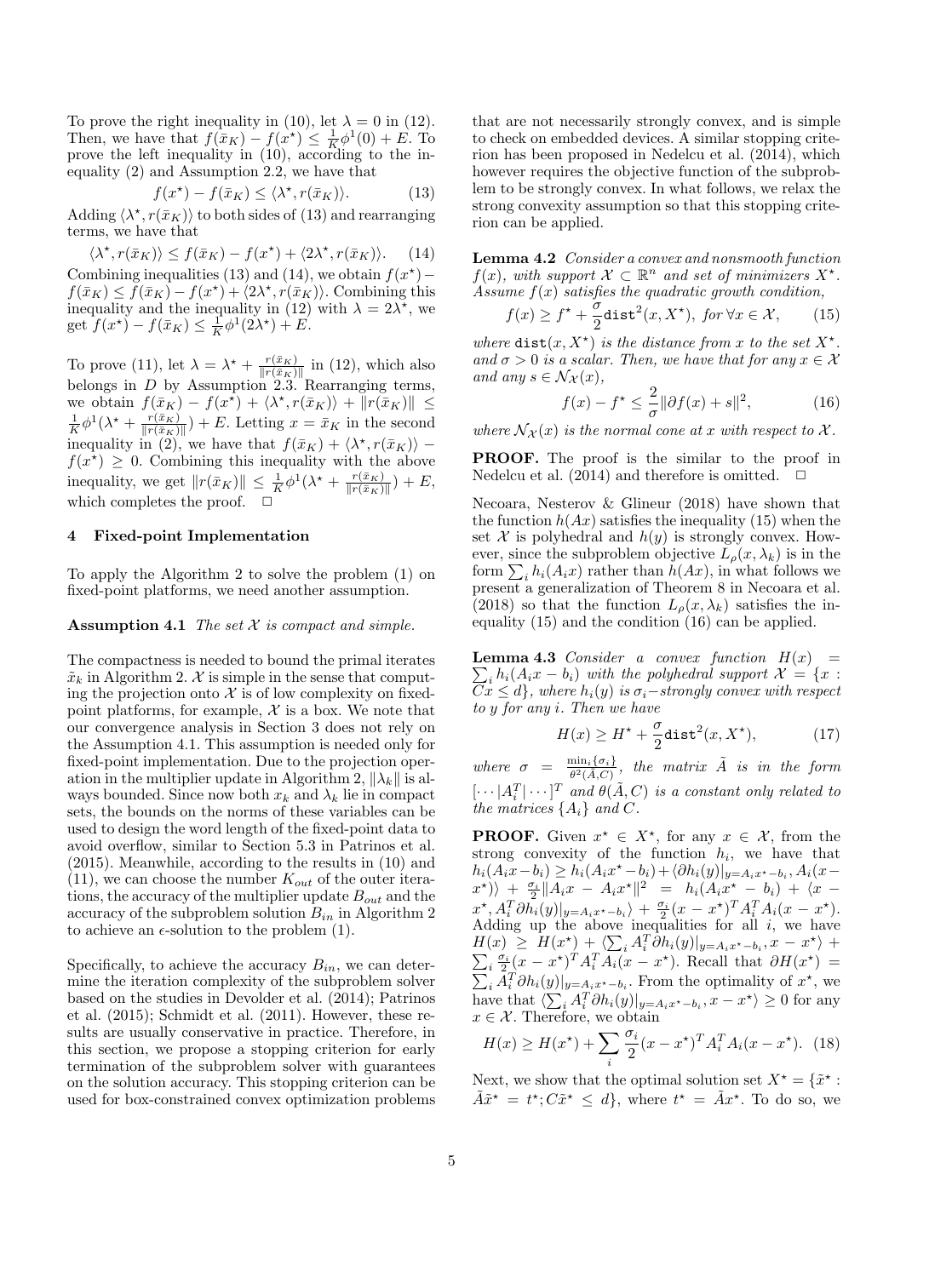decompose the space  $\mathbb{R}^n$  into two mutually orthogonal subspaces,  $V$  and  $U$ , where  $V$  is the intersection of the kernel spaces of all matrices  $A_i$  and  $U$  is the union of the row space of all matrices  $A_i$ . Showing that  $X^* =$  $\{\tilde{x}^\star : \tilde{A}\tilde{x}^\star = t^\star; C\tilde{x}^\star \leq d\}$  is equivalent as showing that  $X^* = \tilde{X}^*$ , where  $\tilde{X}^* = \{\tilde{x}^* : \tilde{x}^* = x^* + v$ , where  $v \in$  $\mathcal{V}; C\tilde{x}^{\star} \leq d$ . First, we show that  $\tilde{X}^{\star} \subset X^{\star}$ . If  $\tilde{x}^{\star} \in \tilde{X}^{\star}$ , we have that  $\tilde{x}^*$  is feasible and  $H(\tilde{x}^*) = H(x^*)$  because  $A_i \tilde{x}^* = A_i(x^* + v) = A_i x^*$ , for any *i*. Therefore,  $\tilde{X}^{\star} \subset X^{\star}$ . Second, we prove that  $X^{\star} \subset \tilde{X}^{\star}$  by showing that if  $\tilde{x} \notin \tilde{X}^*$ , then  $\tilde{x}$  is not optimal. If  $C\tilde{x} > d$ , then  $\tilde{x}$  is not feasible. On the other hand, if  $C\tilde{x} \leq d$ but  $\tilde{x} = x^* + \alpha v + u$ , where  $\alpha$  is any real number and  $u \in \mathcal{U}$ , then  $H(\tilde{x}) > H(x^*)$ . This is due to the inequality (18) and  $\sum_{i} \frac{\sigma_i}{2} (\tilde{x} - x^*)^T A_i^T A_i (\tilde{x} - x^*) > 0$ . Therefore,  $X^* \subset \tilde{X}^*$  and we have shown that  $X^* = \tilde{X}^*$ . Since  $X^* = \{\tilde{x}^* : \tilde{A}\tilde{x}^* = t^*; C\tilde{x}^* \leq d\}$ , according to Lemma 15 in Wang & Lin (2014), for any  $x \in \mathcal{X}$ , we have that dist $(x, X^{\star}) \leq \theta(\tilde{A}, C) ||\tilde{A}(x - x^{\star})||$ . Furthermore, we have that  $\text{dist}^2(x, X^*) \leq \theta^2(\tilde{A}, C) \|\tilde{A}(x - x^*)\|^2 \leq$  $\theta^2(\tilde{A},C)$  $\frac{\theta^2(A,C)}{\min_i\{\sigma_i\}}\sum_i \sigma_i(x-x^{\star})^T A_i^T A_i(x-x^{\star}).$  Combining this inequality with (18), we get the desired result (17).  $\Box$ 

The constant  $\theta(\tilde{A}, C)$  can be obtained as in Necoara, Nesterov & Glineur (2018). If the objective function  $f(x)$  in problem (1) is of the form  $h(Ax - b)$  where  $h(y)$  is strongly convex and the set  $\mathcal{X} = \{x : l \leq$  $x \leq u$ , according to Lemma 4.3, the subproblem objective  $L_{\rho}(x, \lambda_k)$  satisfies the inequality (15). Therefore, according to Lemma 4.2, we have that the iterate  $x_t$  returned from the subproblem solver satisfies  $L_{\rho}(x_t; \lambda_k)$  –  $L_{\rho}(x_k^{\star}; \lambda_k) \leq B_{in}$  if  $\|\partial L_{\rho}(x_t; \lambda_k) + s_t^{\star}\| \leq \sqrt{\frac{\sigma}{2} B_{in}}$ , where  $s_t^* = \arg \min_{s_t \in \mathcal{N}_{\mathcal{X}}(x_t)} \|\partial L_{\rho}(x_t; \lambda_k) + s_t\|.$  As discussed in Nedelcu et al. (2014),  $\|\partial L_{\rho}(x_t; \lambda_k) + s_t^* \|$  can be efficiently evaluated on the embedded platform.

#### 5 Numerical Simulations

In this section, we present simulation results for a fairness constrained logistic regression problem to verify the theoretical results in Section 3 and the fixed-point implementation in Section 4. The simulations are conducted using the Fixed-Point Designer in Matlab R2020a on a Macbook Pro with 2.3GHz Quad-Core Intel Core i5. Specifically, we consider the dataset  $\{d_i, z_i, y_i\}_{i=1:N}$ , where  $d_i \in \mathbb{R}^n$  is a vector of features at sample i,  $z_i$  is a sensitive attribute associated with sample  $i$ , e.g., gender or age, and  $y_i = \{-1, +1\}$  is the corresponding label. As shown in Zafar et al. (2019), to find a classifier with parameter  $x$  that can both predict the label for a sample with feature  $d_i$  and mitigate the correlation between the sample's attribute and label, we can formulate the

Table 1. Primal optimality and feasiblity achieved by Algorithm 2 for Problem (19)

|          |                   | $fl$ -wl   low. (10), opt., up. (10) |  | feas., $(11)$  |  |
|----------|-------------------|--------------------------------------|--|----------------|--|
| $1 \mid$ | $15 - 19$         | $-0.7008$ , $0.0218$ , $0.6608$      |  | 0.0198, 0.9633 |  |
|          | $0.1 \quad 19-23$ | $-0.0715, 0.0071, 0.0672$            |  | 0.0019, 0.0996 |  |
| 0.01     | 22-26             | $-0.0072$ , $0.0045$ , $0.0067$      |  | 0.0004, 0.0100 |  |

following optimization problem

$$
\min_{x,c} -\frac{1}{N} \sum_{i=1}^{N} \log (Pr(y_i|d_i, x))
$$
\n
$$
\text{s.t. } \frac{1}{N} \sum_{i=1}^{N} (z_i - \bar{z}) d_i^T x = c, \ x_l \le x \le x_u, \ c_l \le c \le c_u,
$$
\n(19)

where  $Pr(y_i|d_i, x) = 1/(1 + exp(-y_i d_i^T x))$ ,  $\overline{z}$  is the mean of the attributes in the dataset, and c represents the covariance between the labels and the attributes. In addition,  $x_l, x_u, c_l$  and  $c_u$  denote the bounds on these decision variables.  $\mathbf{1}$  Note that problem (19) cannot be directly solved using the results in Jerez et al. (2014), which assume a quadratic objective function. The method in Jerez et al. (2014) can be extended to solve Problem (19), if combined with Sequential Quadratic Programming (SQP). However, doing so requires the inversion of a new KKT matrix at each iteration of SQP and the solutions to the QP problems will be inexact on a fixed-point platform. The effect of this inexactness on the iteration complexity and final solution accuracy of SQP under fixedpoint arithmetics has not been theoretically studied.

For our numerical simulations, we generate 10 datasets  $\{d_i, z_i, y_i\}$ . Each dataset contains 100 samples. The feature vectors  $d_i \in \mathbb{R}^5$  and the true decision parameter  $x^*$  ∈  $\mathbb{R}^5$  in each dataset are sampled from a uniform distribution  $[-1, 1]^5$ . For a sample with the feature vector  $d_i$ , the corresponding label is  $y_i = +1$  if  $d_i^T x \geq$ 0. Each sample is associated with a binary attribute  $z_i = \{+1, -1\}$  with probability (0.5, 0.5). The bounds on  $\|\lambda^*\|$  for each problem instance were obtained by solving this problem using the Matlab function fmincon. Table 1 shows the achieved optimality and feasibility for the worst-case scenario and for three desired solution accuracies,  $\epsilon = 1, 0.1$  and 0.01. The fractional and word lengths in Table 1 are chosen using the bounds (10) and (11) in Theorem 3.5. In Table 1, we observe that the optimality achieved by Algorithm 2 is bounded by the lower and upper bounds in (10), and the achieved feasibility is upper bounded by the bound in (11). Finally, notice

 $^{\rm 1}~$  The logarithmic objectives as in (19) also appear in networked control problems studied, e.g., in Chang et al. (2015); Chatzipanagiotis et al. (2015); Chatzipanagiotis & Zavlanos (2016, 2017); Lee et al. (2018). In these networked control problems, fixed-point methods can improve the efficiency of solving the local subproblems as well as quantize the information shared among the agents to reduce communication overhead while maintaining the solution accuracy. Extension of the proposed fixed-point optimization method to this setting is part of our future research agenda.